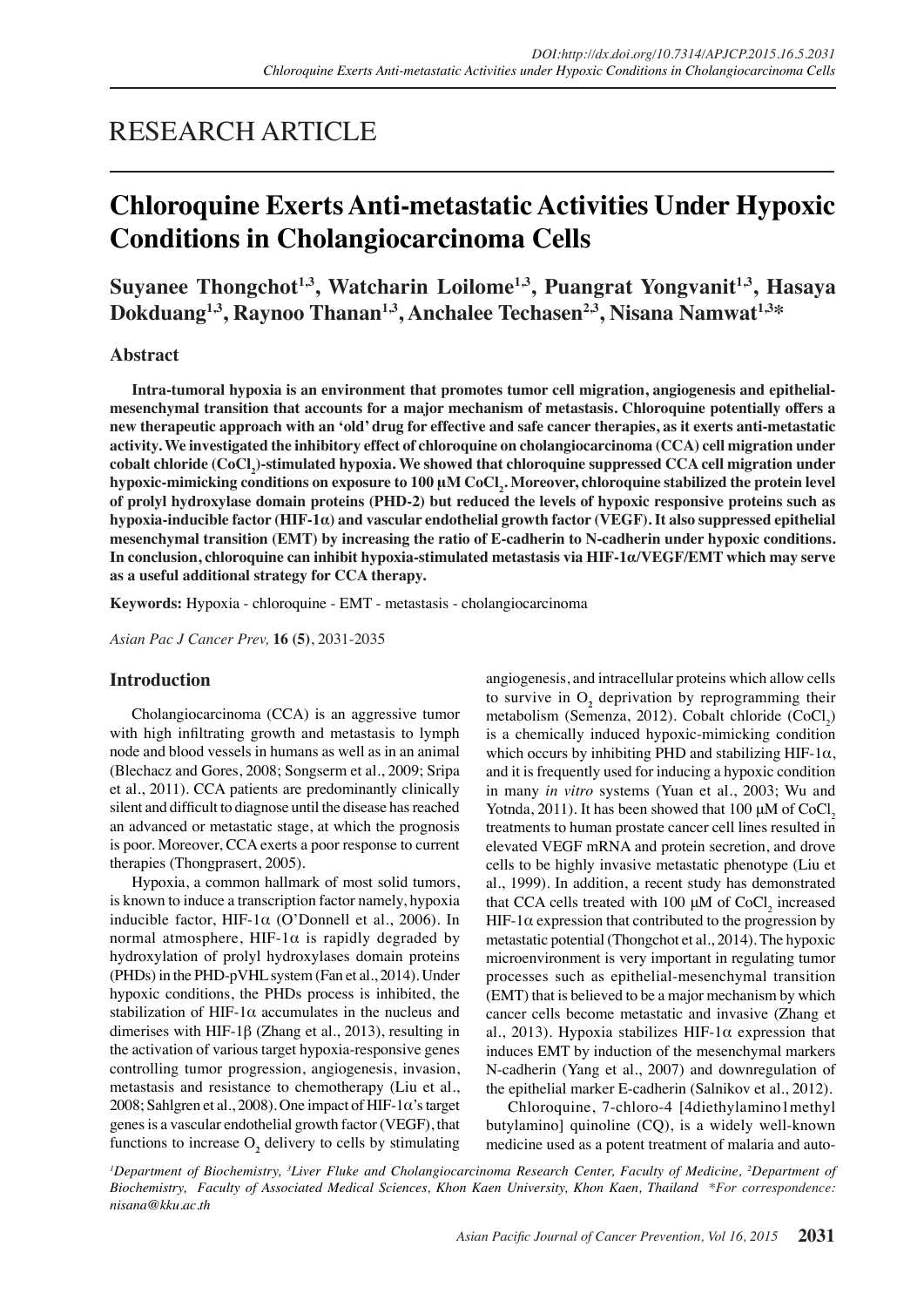#### *Suyanee Thongchot et al*

immune diseases. Recently, several studies have shown that it has extensive biological effects such as inhibiting cell growth and/or inducing cell death in many types of cancer cells (Fan et al., 2006). Although CQ has been shown to inhibit metastasis of breast cancer cells to lung in a xenograft model (Jiang et al., 2010), the mechanism by which CQ suppresses tumor metastasis is still unclear.

In the present study, we investigated the *in vitro* effect of CQ on CCA cell metastasis under hypoxic-mimicking conditions. Expressions of HIF-1α, PHDs, VEGF, E-cadherin and N-cadherin were determined in CQ treated CCA cells under hypoxia-mediated metastasis.

## **Materials and Methods**

#### *Cell lines, chemicals, and reagents*

Two human CCA cell lines, M139 and M214, which were established at the Liver Fluke and Cholangiocarcinoma Research Center, Khon Kaen University, Thailand, were cultured in Ham's F-12 medium supplemented with 44 mM NaHCO<sub>3</sub>, penicillin (100 units/ml), streptomycin (100 mg/ml) and 10  $%$  fetal bovine serum in a humidified atmosphere containing 5 %  $\text{CO}_2$ . Cobalt chloride (CoCl<sub>2</sub>), and chloroquine (CQ) were purchased from Sigma, St. Louis, MO, United States. All other chemicals used were of analytical grade.

#### *The in vitro cellular transwell migration assay*

A total of  $4 \times 10^4$  CoCl<sub>2</sub> or CQ-treated cells were seeded onto the upper chamber of Transwell® (8  $\mu$ m pore size; Corning, NY, USA), and HAM's F-12 medium supplemented with  $10\%$  (v/v) FBS was placed in the lower chamber. After incubation at 37°C for 16 or 36 h, cells in the upper surface of the filter were scraped off, and cells which migrated to the underside of the filter were fixed with absolute ethanol for 30 min, stained with hematoxylin solution, and then counted under a microscope. The mean value of all low-power fields (200×) was determined. Assays were done in triplicate and three independent experiments were conducted.

#### *Western blot analysis*

Cells were washed with 1x PBS buffer and then lyzed with radioimmuno-precipitation assay (RIPA) buffer containing protease K inhibitor cocktail, 0.5 M NaF, 0.2 M NaVO4 , 1 M Tris-HCl pH 7.5, 0.5 M EDTA, 2.5 M NaCl, 10% NP-40, 10% SDS, triton X-100 and deionized water. Ten μg of protein lysates were electrophoresed in 10% or 12% sodium dodecyl sulfate (SDS)-polyacrylamide gel and transferred to a polyvinylidene fluoride membrane (Whatman, Dassel, Germany). Membranes were incubated with 10% skim milk to block any nonspecific binding. Then, membranes were incubated with primary antibodies against HIF-1α, PHD, E-cadherin, N-cadherin, and VEGF (1:200, 1:2,000, 1:2,000, 1:500 and 1:1,000 respectively; Abcam; MA, USA) overnight at  $4^{\circ}$ C, followed by secondary antibodies at room temperature for 1 h. Immunoreactive materials were developed by Enhanced Chemiluminescence Plus solution (GE Healthcare, Buckinghamshire, UK).

#### **2032** *Asian Pacific Journal of Cancer Prevention, Vol 16, 2015*

#### *Statistical analysis*

Data were presented as the means±standard deviation of three separate experiments. Statistical significance of the differences between the experimental conditions was determined by the SPSS version 17.0 (SPSS Inc., Chicago, IL) and was analyzed using unpaired, two-tailed student's t-test. Data were considered statistically significant when p<0.05 (\*) and p<0.001 (\*\*).

### **Results**

## *CQ* suppressed CCA cell migration under the CoCl<sub>2</sub>*induced hypoxia*

Recent studies have demonstrated that the behavior of CCA cell lines is significantly affected by hypoxia (Seubwai et al., 2012; Thongchot et al., 2014). We applied 100  $\mu$ M CoCl<sub>2</sub> to provide the hypoxic-mimic conditions for CCA cell culture, and trans-migrating cells were evaluated. Upon  $CoCl<sub>2</sub>$  treatment for 36 h in M139 cells and 16 h in M214 cells, the results showed that cell migration was 59% increased ( $p=0.030$ ) in M139 cells (Figure 1A), and  $65\%$  increased ( $p=0.043$ ) in M214 cells (Figure 1B) over the untreated cells.

To elucidate the anti-metastasis effects of CQ on CCA cell lines, the M139 and M214 cell lines were exposed to 50  $\mu$ M CQ (or not) under 100  $\mu$ M CoCl<sub>2</sub> and the transmigration assay was determined. The result showed that 50 μM CQ treatment significantly suppressed the number of migrating cells when compared with untreated control cells (6.3 times for M319 cells in Figure 1A and 2.9 times for M214 cells in Figure 1B). The inhibitory effect of CQ on cell migration was markedly enhanced in 100 μM  $CoCl<sub>2</sub>$  treatment condition when compared with  $CoCl<sub>2</sub>$ 



**Figure 1. Effect of Hypoxia and CQ on** *in vitro* **M139 and M214 CCA Cells Migration;** A transwell migration assay without matrigel was used to detect the migration activity of M139 and M214 CCA cells in the exposed to 50 μM CQ (or not) under 100  $\mu$ M of CoCl<sub>2</sub>. Means  $\pm$  SEM. \* P < 0.05 and \*\*  $p<0.001$ . Results are expressed as the means  $\pm$  SD error of the mean of three separated experiments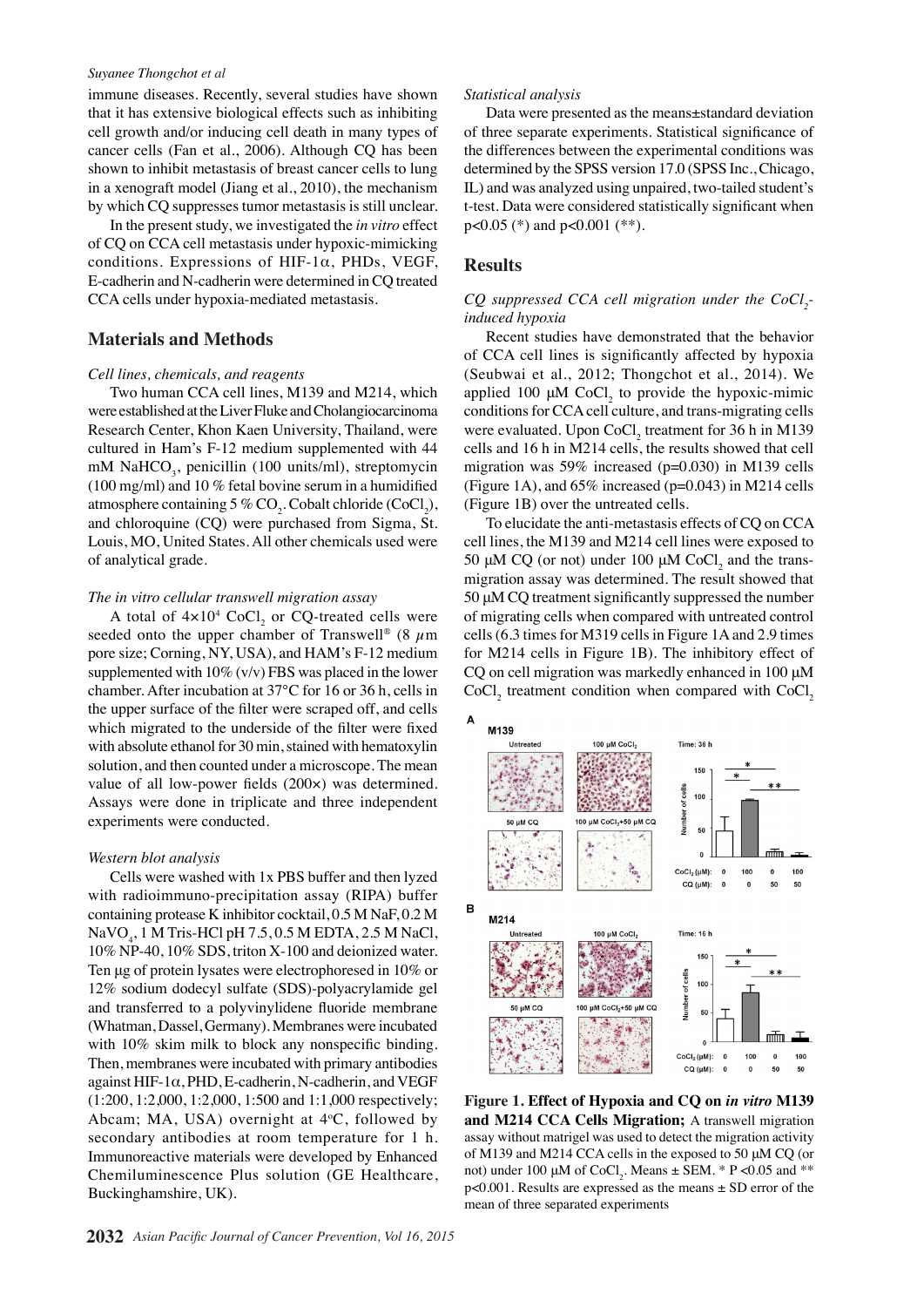

**Figure 2. Western Blot Analysis of the Expression of HIF-1α, PHD-2, and VEGF in Each Group Treated in**  *in vitro* **M139 and M214 CCA Cell Lines;** Representative  $HIF-1\alpha$ , PHD-2, and VEGF expression. Western blotting images are shown of CCA with untreated (Lane 1), 100  $\mu$ M of CoCl, treatment (lane 2), 50  $\mu$ M of CQ treatment (lane 3), and 100  $\mu$ M of  $CoCl_2$  with CQ 50  $\mu$ M treatment (lane 4). Data are expressed as ratio of all proteins to β-actin, and are means±SD. \*p<0.05 and \*\*p<0.001



**Figure 3. Western Blot Analysis of the Expression of HIF-1α, PHD-2, VEGF and EN Switch in Each Group Treated in** *in vitro* **M139 and M214 CCA Cell Line;**  Representative EN switch expression. Western blotting images are shown of CCA with untreated (Lane 1), 100  $\mu$ M of CoCl, treatment (lane 2), 50 μM of CQ treatment (lane 3), and 100 μM of  $CoCl<sub>2</sub>$  with CQ 50  $\mu$ M treatment (lane 4). Data are expressed as ratio of all proteins to β-actin, and are means±SEM. \*p<0.05 and \*\*p<0.001

treated alone (16.7 times in M319 and 14.3 times in M214 cells) and with CQ treated alone (1.7 times in M319 and 2.3 times in M214 cells) (Figure 1A and Figure 1B).

# *CQ altered the expression levels of metastasis-related proteins under CoCl2 -induced hypoxia in CCA cells*

M139 and M214 cells were treated with  $CoCl<sub>2</sub>$  to induce hypoxia-mimicking conditions and the hypoxicresponsive proteins were assessed. The results revealed that 100  $\mu$ M CoCl<sub>2</sub> increased the expression of HIF-1 $\alpha$ but completely suppressed the PHD-2 protein level (lane 2 in Figure 2A for M139 and Figure 2B for M214 cells). The VEGF expression was significantly elevated under the CoCl<sub>2</sub> treatment in M139 (lane 2 in Figure 2A) and M214 (lane 2 in Figure 2B) cells over the untreated control cells. The CCA cells treated with 50  $\mu$ M CQ showed the suppression of protein levels of HIF-1 $\alpha$  and VEGF when compared with untreated cells (lane 3 in Figure 2A for M139 and Figure 2B for M214). Cells treated with 50  $\mu$ M CQ combined with  $100 \mu$ M CoCl<sub>2</sub> continued to suppress HIF-1 $\alpha$  and VEGF but induce PHD-2 when compared with cells treated with  $CoCl<sub>2</sub>$  alone (lane 4 in Fig. 2A for M139 and Fig. 2B for M214 cells). Notably, CQ alone did not suppress the level of PHD-2 in both cells (lane 3 in Figure 2A for M139 and Figure 2B for M214).

Our results showed that treatment of 100  $\mu$ M CoCl<sub>2</sub> reduced the ratio between E-cadherin and N-cadherin in CCA cells (lane 2 in Figure 3A for M139 and Fig. 3B for M214 cells). Interestingly, 50  $\mu$ M CQ applied in CCA cells increased the ratio between E-cadherin and N-cadherin (lane 3 in Figure 3A for M139 and Figure 3B for M214). Cells treated with 50  $\mu$ M CQ combined with 100  $\mu$ M  $CoCl<sub>2</sub>$  also increased in the ratio between E-cadherin and N-cadherin when compared with cells treated with  $CoCl<sub>2</sub>$ alone (lane 4 in Figure 3A for M139 and Figure 3B for M214 cells).

## **Discussion**

From accumulating evidence hypoxia has emerged as a pivotal factor of tumor development since it can activate the related genes of the tumor cells in order to adapt to the microenvironment to promote tumor metastatic progression and resistance to therapy (Vaupel and Mayer, 2007). Metastasis is the most lethal characteristic of CCA and it is a major problem in CCA treatment. Elucidation of molecular mechanisms that are involved in metastasis is still a challenge for developing new effective therapeutic drugs and improving the clinical outcome of patients with CCA. This experimental study points to a fundamental effect of CQ on CCA cell metastasis under hypoxiamimicking condition. We created an *in vitro* hypoxia-like state by treatment of two CCA cell lines with 100 μM of  $CoCl<sub>2</sub>$  (Liu et al., 1999; Law et al., 2012; Thongchot et al., 2014). We demonstrated that  $CoCl<sub>2</sub>$ -induced hypoxia significantly increased metastases in both CCA cell lines, using a transwell migration assay. We also confirmed that  $CoCl<sub>2</sub>$  truly induces hypoxic conditions as demonstrated by the suppressing the protein level of PHD-2 and the increased level of hypoxia responsive elements HIF- $1\alpha$  and VEGF (Wu and Yotnda, 2011). In addition, we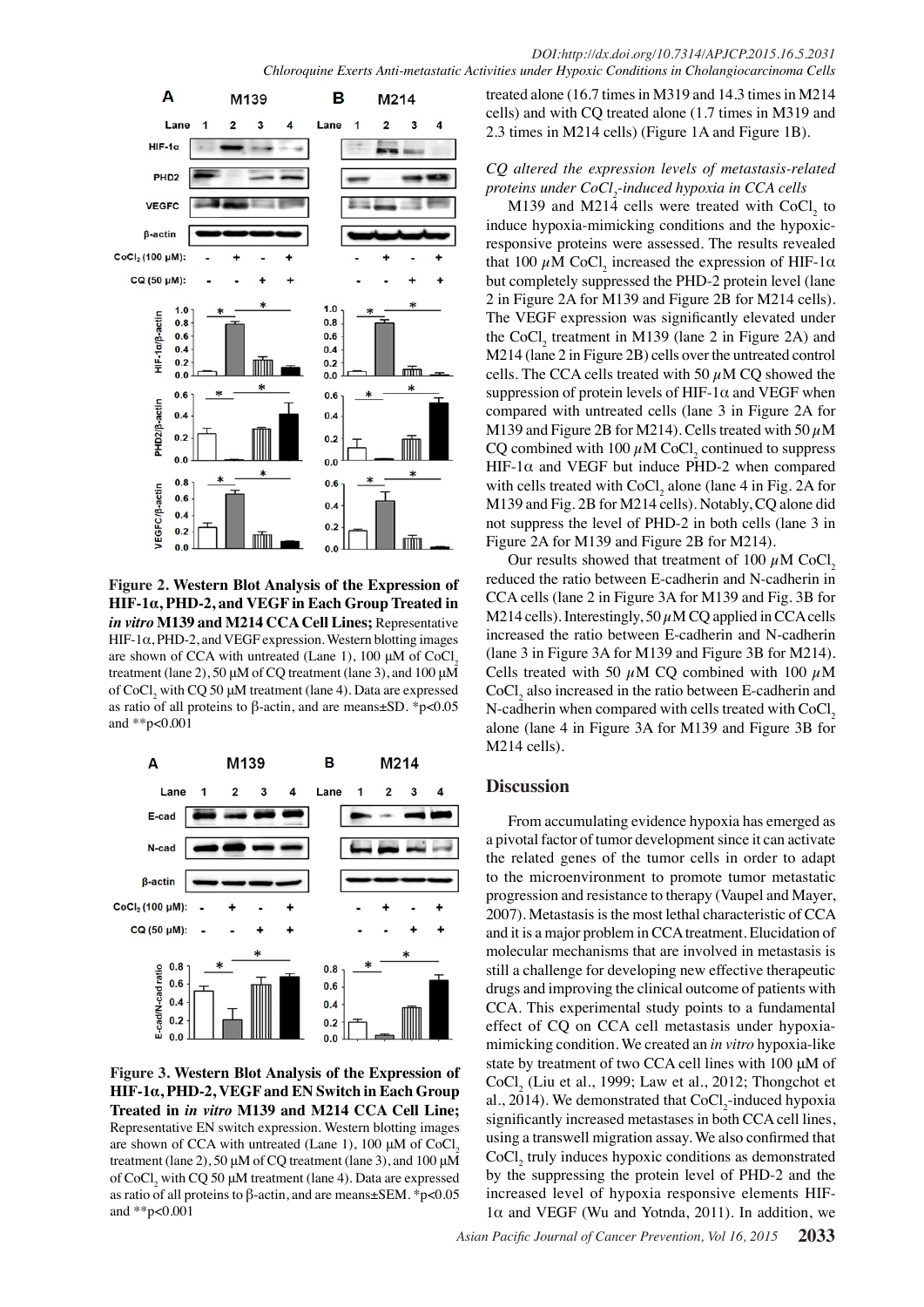#### *Suyanee Thongchot et al*

revealed that  $\mathrm{CoCl}_{2}$ -induced hypoxia facilitates CCA cells to metastasize by altering the level of proteins involved in EMT-mediated metastasis, i.e., reduction of E-cadherin to N-cadherin ratio, a hallmark of EMT (Gravdal et al., 2007; Chen et al., 2014) were observed for M139 and M214 cells. Our study suggests that the HIF-1α/VEGF/ EMT is likely to play a critical role in the metastatic potential in CCA.

Chloroquine (CQ) is a well-tolerated, safe drug which is already in clinical use for treatment of malaria and other types of parasitic infections (Winstanley, 2003). Our results showed that  $CQ(50 \mu M)$  significantly delayed CCA cell migration and completely inhibited the effect of CoCl<sub>2</sub> enhanced metastasis by suppressing the protein levels of HIF-1α. Interestingly, we also demonstrated that CQ stabilized the protein level of the HIF-1 $\alpha$ inhibitor PHD-2 in CCA cells under hypoxic condition. Consequently, the reduction of  $HIF-1\alpha$  potentially leads to a decrease in VEGF expression, resulting in metastasis suppression. Although CQ has been reported to inhibit tumor cell growth, it also inhibits tumor metastasis which has been previously demonstrated in breast cancer cells by suppressing matrix metalloproteinase (MMP-2 and MMP 9) mRNA expression and protein activities (Tuomela et al., 2013). Interestingly, our results showed that CQ disrupted EMT-mediated hypoxia in CCA cells by reducing N-cadherin but induced E-cadherin upon CoCl<sub>2</sub> treatment. To gain further knowledge of the mechanisms by which CQ inhibit EMT-mediated metastasis in CCA needs to be further investigated.

In conclusion, our study supports the role of hypoxia that induces tumor metastasis, possibly mediated by EMT and CQ which can inhibit CCA metastasis.

### **Acknowledgements**

This work was supported by the Higher Education Research Promotion and National Research University Project of Thailand, Office of the Higher Education Commission, through the Center of Excellence in Specific Health Problems in Greater Mekong Sub-region cluster (SHeP-GMS), Khon Kaen University to ST and NN, Cholangiocarcinoma Screening and Care Program (CASCAP), Khon Kaen University, Thailand and a Mid-Career Grant (RSA5280007), Thailand Research Fund to NN. We would like to acknowledge Professor Ross Andrews, for editing the MS via Publication Clinic KKU, Thailand.

## **References**

- Blechacz B, Gores GJ (2008). Cholangiocarcinoma: advances in pathogenesis, diagnosis, and treatment. *Hepatology*, **48**, 308-21.
- Chen J, Zhao J, Ma R, et al (2014). Prognostic significance of E-cadherin expression in hepatocellular carcinoma: a metaanalysis. *PloS One*, **9**, 103952.
- Fan C, Wang W, Zhao B, et al (2006). Chloroquine inhibits cell growth and induces cell death in A549 lung cancer cells. *Bioorg Med Chem*, **14**, 3218-22.
- Fan L, Li J, Yu Z, et al (2014). The hypoxia-inducible factor pathway, prolyl hydroxylase domain protein inhibitors, and
- **2034** *Asian Pacific Journal of Cancer Prevention, Vol 16, 2015*

their roles in bone repair and regeneration. *Biomed Res Int*, **2014**, 239356.

- Gravdal K, Halvorsen OJ, Haukaas SA, et al (2007). A switch from E-cadherin to N-cadherin expression indicates epithelial to mesenchymal transition and is of strong and independent importance for the progress of prostate cancer. *Clin Cancer Res*, **13**, 7003-11.
- Jiang P-D, Zhao Y-L, Deng X-Q, et al (2010). Antitumor and antimetastatic activities of chloroquine diphosphate in a murine model of breast cancer. *Biomed Pharmacother*, **64**, 609-14.
- Law P-C, Auyeung KK, Chan L-Y, et al (2012). Astragalus saponins downregulate vascular endothelial growth factor under cobalt chloride-stimulated hypoxia in colon cancer cells. *BMC Complement Altern Med*, **12**, 160.
- Liu L, Ning X, Sun L, et al (2008). Hypoxia-inducible factor-1 $\alpha$ contributes to hypoxia-induced chemoresistance in gastric cancer. *Cancer Sci*, **99**, 121-8.
- Liu X-H, Kirschenbaum A, Yao S, et al (1999). Upregulation of vascular endothelial growth factor by cobalt chloridesimulated hypoxia is mediated by persistent induction of cyclooxygenase-2 in a metastatic human prostate cancer cell line. *Clin Exp Metastasis*, **17**, 687-94.
- O'Donnell JL, Joyce MR, Shannon AM, et al (2006). Oncological implications of hypoxia inducible factor-1α (HIF-1α) expression. *Cancer Treat Rev*, **32**, 407-16.
- Sahlgren C, Gustafsson MV, Jin S, et al (2008). Notch signaling mediates hypoxia-induced tumor cell migration and invasion. *Proc Natl Acad Sci USA*, **105**, 6392-7.
- Salnikov AV, Liu L, Platen M, et al (2012). Hypoxia induces EMT in low and highly aggressive pancreatic tumor cells but only cells with cancer stem cell characteristics acquire pronounced migratory potential. *PloS One*, **7**, 46391.
- Semenza GL (2012). Molecular mechanisms mediating metastasis of hypoxic breast cancer cells. *Trends Mol Med*, **18**, 534-43.
- Seubwai W, Kraiklang R, Wongkham C, et al (2012). Hypoxia enhances aggressiveness of cholangiocarcinoma cells. *Asian Pac J Cancer Prev*, **13**, 53-8.
- Songserm N, Prasongwattana J, Sithithaworn P, et al (2009). Cholangiocarcinoma in experimental hamsters with longstanding *Opisthorchis viverrini* infection. *Asian Pac J Cancer Prev*, **10**, 299-302.
- Sripa B, Bethony JM, Sithithaworn P, et al (2011). Opisthorchiasis and Opisthorchis-associated cholangiocarcinoma in Thailand and Laos. *Acta Trop*, **120**, 158-68.
- Thongchot S, Yongvanit P, Loilome W, et al (2014). High Expression of HIF-1α, BNIP3 and PI3KC3: hypoxiainduced autophagy predicts cholangiocarcinoma survival and metastasis. *Asian Pac J Cancer Prev*, **15**, 5873-8.
- Thongprasert S (2005). The role of chemotherapy in cholangiocarcinoma. *Ann Oncol*, **16**, 93-6.
- Tuomela J, Sandholm J, Kauppila JH, et al (2013). Chloroquine has tumor-inhibitory and tumor-promoting effects in triple‑negative breast cancer. *Oncol Lett*, **6**, 1665-72.
- Vaupel P, Mayer A (2007). Hypoxia in cancer: significance and impact on clinical outcome. *Cancer Metastasis Rev*, **26**, 225-39.
- Winstanley P (2003). The contribution of clinical pharmacology to antimalarial drug discovery and development. *Br J Clin Pharmacol*, **55**, 464-8.
- Wu D, Yotnda P (2011). Induction and testing of hypoxia in cell culture. *J Vis Exp*, **12**, 2899.
- Yang Z, Zhang X, Gang H, et al (2007). Up-regulation of gastric cancer cell invasion by Twist is accompanied by N-cadherin and fibronectin expression. *Biochem Biophys Res Commun*, **358**, 925-30.